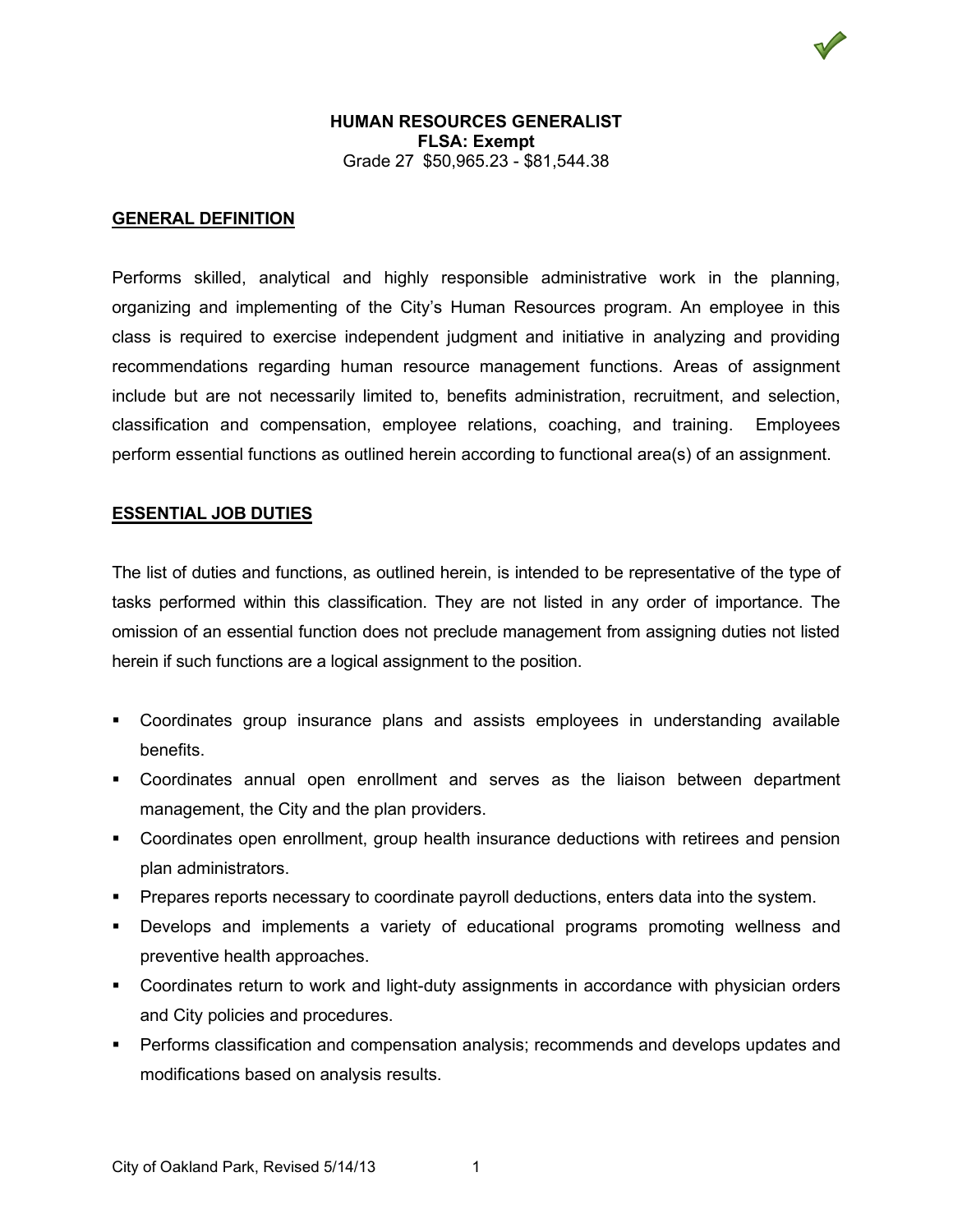- Designs and maintains the City's approved classification system; prepares recommendations for upgrades and reclassifications as required.
- Through negotiations, recommends and develops compensation plans for bargaining unit positions.
- Conducts research relative to current circumstances and policies in collective bargaining negotiations and labor-related activities, as well as participation in negotiation sessions.
- **Interprets Union contracts as well as Civil Service Rules and Regulations as they apply to** employee working conditions, benefits and compensation.
- Assists in the preparation and administration of the annual departmental budget for Human Resources.
- Manages HRMS database, making edits, changes, and additions to system tables as necessary. Runs/creates system queries and special reports as required.
- **Performs recruitment and selection activities in the advertisement, interview, selection, and** evaluation of applicants.
- Performs test development and administers applicant testing procedures; calculates test scores and communicates results to applicants and applicable management.
- Performs employee relations activities, such as assisting in the grievance process, interpreting collective bargaining provisions, processing harassment, and discrimination complaints.
- Conducts and participates in the conduct of wage and compensation studies; evaluates market trends; updates and/or creates classification descriptions.
- Maintains current knowledge of trends and developments in the industry for application to functional assignment area(s).
- Establishes and maintains effective working relationships with City employees, the general public, industry professionals, other government agencies, and coworkers.
- Requires regular attendance to scheduled work shifts.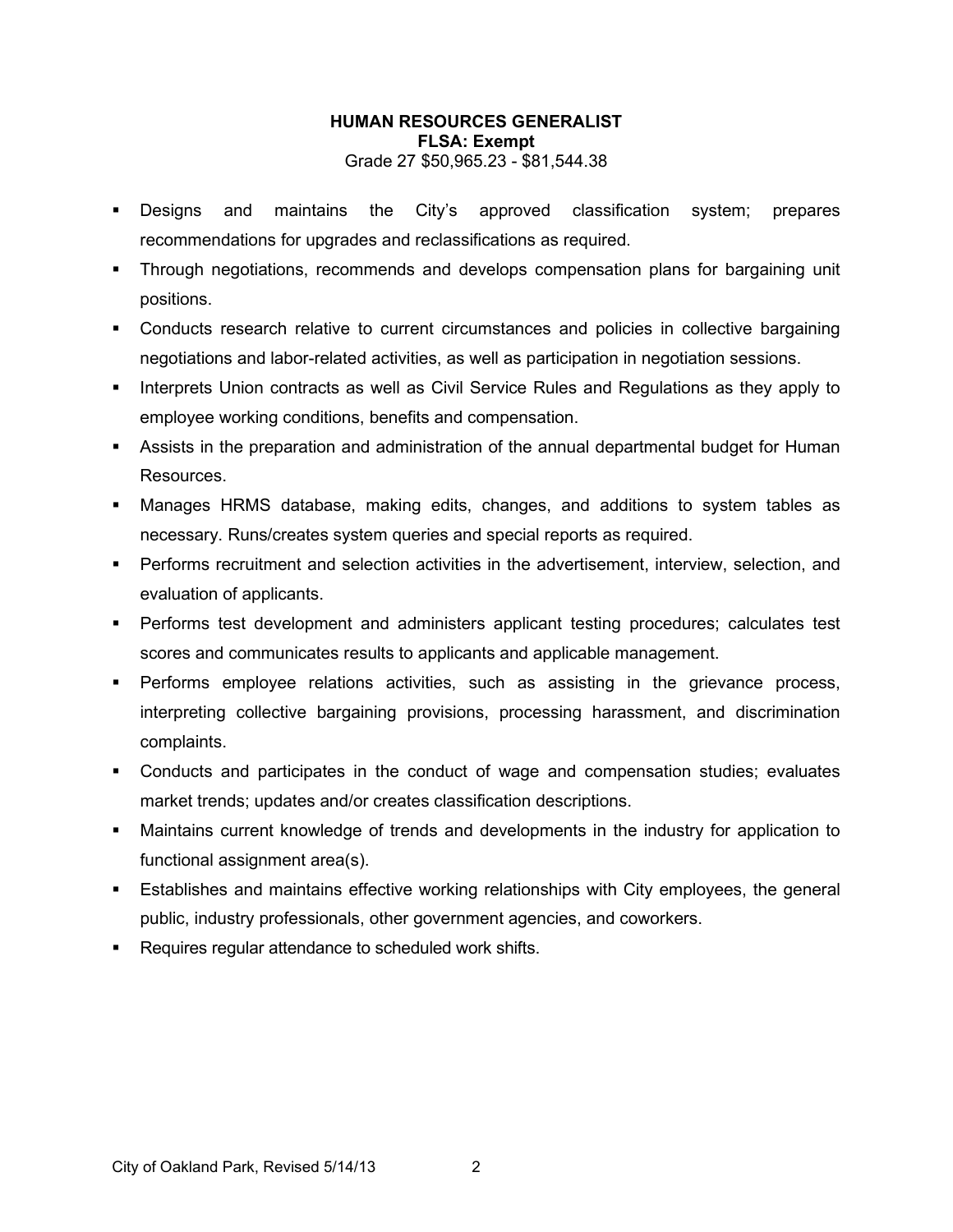#### **KNOWLEDGE, SKILLS & ABILITIES**

- Substantial knowledge of employment policies, procedures and regulatory standards governing the area(s) of responsibility, e.g., benefits administration, recruitment and selection, and classification and compensation.
- Substantial knowledge of modern office practices, with emphasis on computer literacy, HRMS systems, spreadsheet applications, and records and file management.
- **Competency in relationship building, coaching and problem-solving.**
- Oral communication skills for effectively communicating information regarding City human resource management policies, procedures, rules, and regulatory information.
- Written communication skills for documentation and reporting on employee issues, assigned research, or special project.
- Ability to identify strengths and deficiencies in established policies and procedures, research alternatives, and develop recommendations for improving administration or operations.
- Ability to work independently under limited supervision on moderately complex to highly analytical human resource management issues.
- Ability to maintain professional discretion in processing matters of a sensitive or confidential nature from both a legal and professionally ethical perspective.

# **MINIMUM ACCEPTABLE EDUCATION, TRAINING & EXPERIENCE**

Bachelor's degree from an accredited college or university in Human Resources, Public Administration or related field and three (3) years exposure to at least three of the following functional areas: recruiting, compensation, benefits, training, employee relations, labor relations, HR process creation and administration, performance management and organizational development. This position requires the ability to work independently, build strong working relationships, demonstrates a high level of integrity, and establishes a proactive approach to customer service.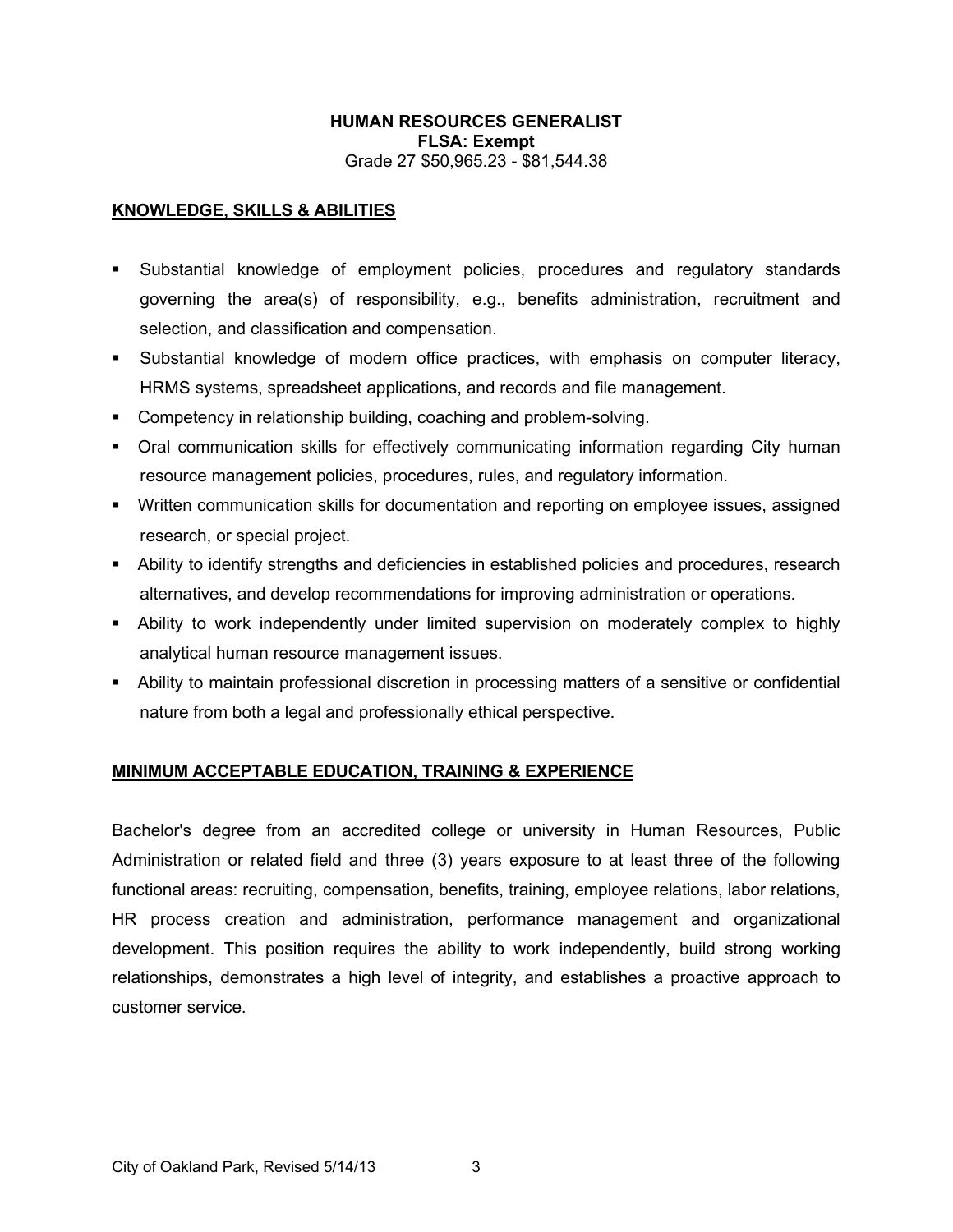#### **PREFERRED**

**PHR or SPHR certification** 

#### **PHYSICAL REQUIREMENTS**

The City of Oakland Park is an Equal Opportunity Employer. In compliance with the Americans with Disabilities Act (42 U.S. C. 12101 et. seq.), the City of Oakland Park will provide reasonable accommodations to qualified individuals with disabilities and encourages both prospective and current employees to discuss potential accommodations with the employer. The physical demands described here are representative of those that must be met by an employee to successfully perform the essential functions of this job.

Tasks involve the ability to exert light physical effort in sedentary to light work, but which may involve some lifting, carrying, pushing and/or pulling of objects and materials of lightweight (5 pounds). Tasks may involve extended periods of time at a keyboard or workstation. Work is performed in usual office conditions with rare exposure to disagreeable environmental factors. Some tasks require visual abilities. Some tasks require oral communication ability.

A review of this position has excluded the marginal functions of the position that are incidental to the performance of fundamental job duties. All duties and responsibilities are essential job functions and requirements are subject to possible modifications to reasonably accommodate individuals with disabilities. To perform this job successfully, the incumbent(s) will possess the abilities and aptitudes to perform each duty proficiently. Some requirements may exclude individuals who pose a direct threat of significant risk to the health or safety of themselves or others. Requirements are representative of the minimum level of knowledge, skills, and ability.